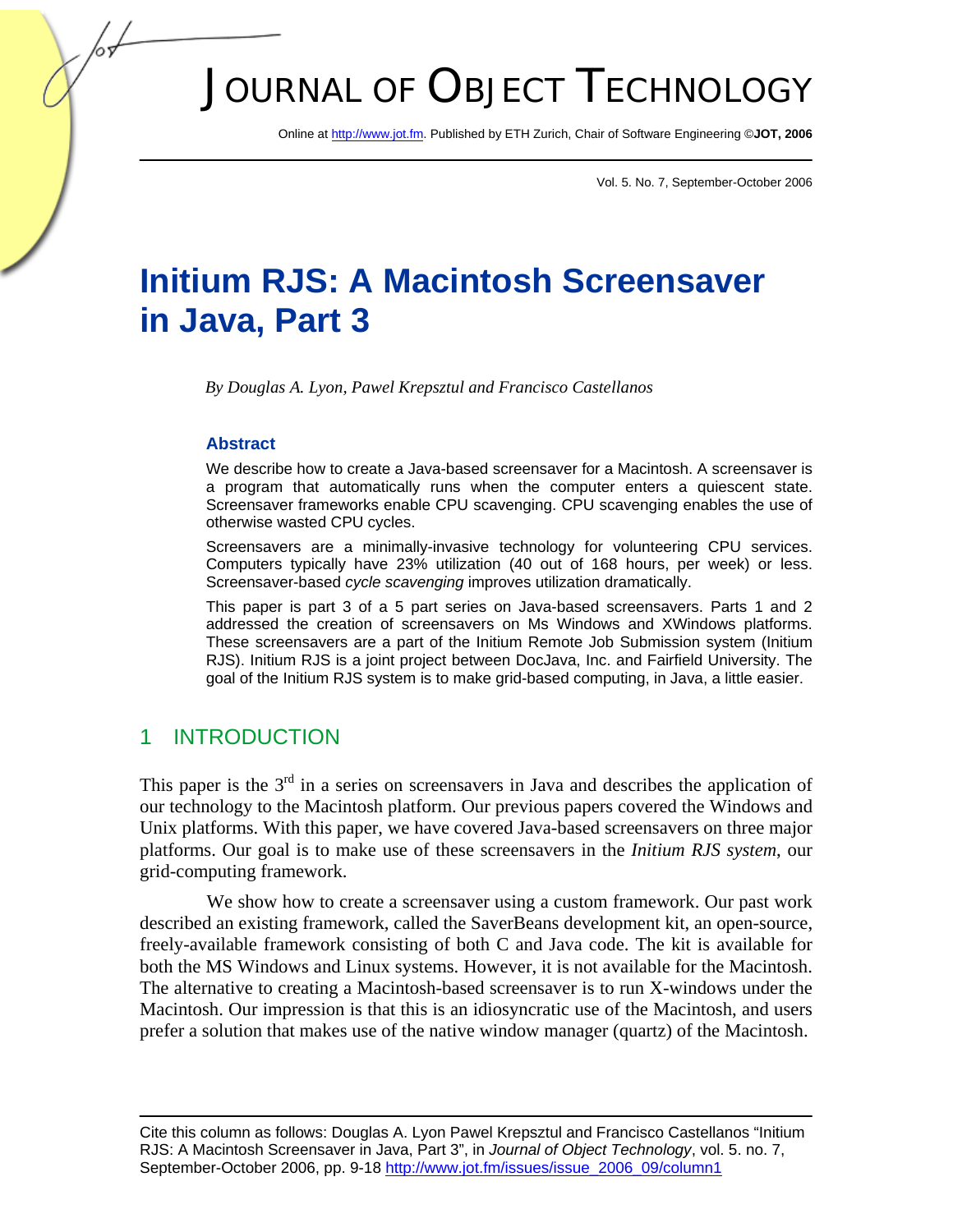#### 2 A JAVA SCREENSAVER FRAMEWORK

The Macintosh has a development IDE available for simultaneous creation of both Objective C and Java programs. The IDE is freely available, as a part of the *XCode* distribution and is called *ProjectBuilder*.

The basic idea behind our screensaver is that it will run a Java Web Start Application. This enables deployment of updates to our screensaver without having to reinstall it.

We start with an Objective C program (a file with a *.m* suffix), inspired by [Christensen]:

```
// 
// ScreenView.m 
// ScreenSaver 
// 
#import "ScreenView.h"
@implementation ScreenView 
int i = 0;
- (void)animateOneFrame { 
       //- (void)startAnimation{ 
       NSBezierPath *path; 
       NSRect rect; 
       NSSize size; 
      NSColor *color;size = [self bounds].size;<br>if(i==0){
       NSLog(@" First time %d SS start now", i);
        //Call to java class 
        [NSClassFromString(@"RunCS") 
        newWithSignature:@"(Ljava/lang/String;)",@"start"]; 
} 
rect.size=NSMakeSize(SSRandomFloatBetween(size.width/100,size. 
       width(10),
SSRandomFloatBetween(size.height/100,size.height/10)); 
rect.origin = SSRandomPointForSizeWithinRect(rect.size,[self
       bounds]); 
if (SSRandomIntBetween( 0, 1 ) == 0) {
     path = [NSBezierPath bezierPathWithRect:rect]; 
} else { 
    path = [NSBezierPath bezierPathWithOvalInRect:rect]; 
} 
color = [NSColor colorWithCalibratedRed:(SSRandomFloatBetween( 
       0.0, 255.0) / 255.0 green:(SSRandomFloatBetween( 0.0, 255.0 ) / 255.0) 
 blue:(SSRandomFloatBetween( 0.0, 255.0 ) / 255.0) 
 alpha:(SSRandomFloatBetween( 0.0, 255.0 ) /255.0)];
```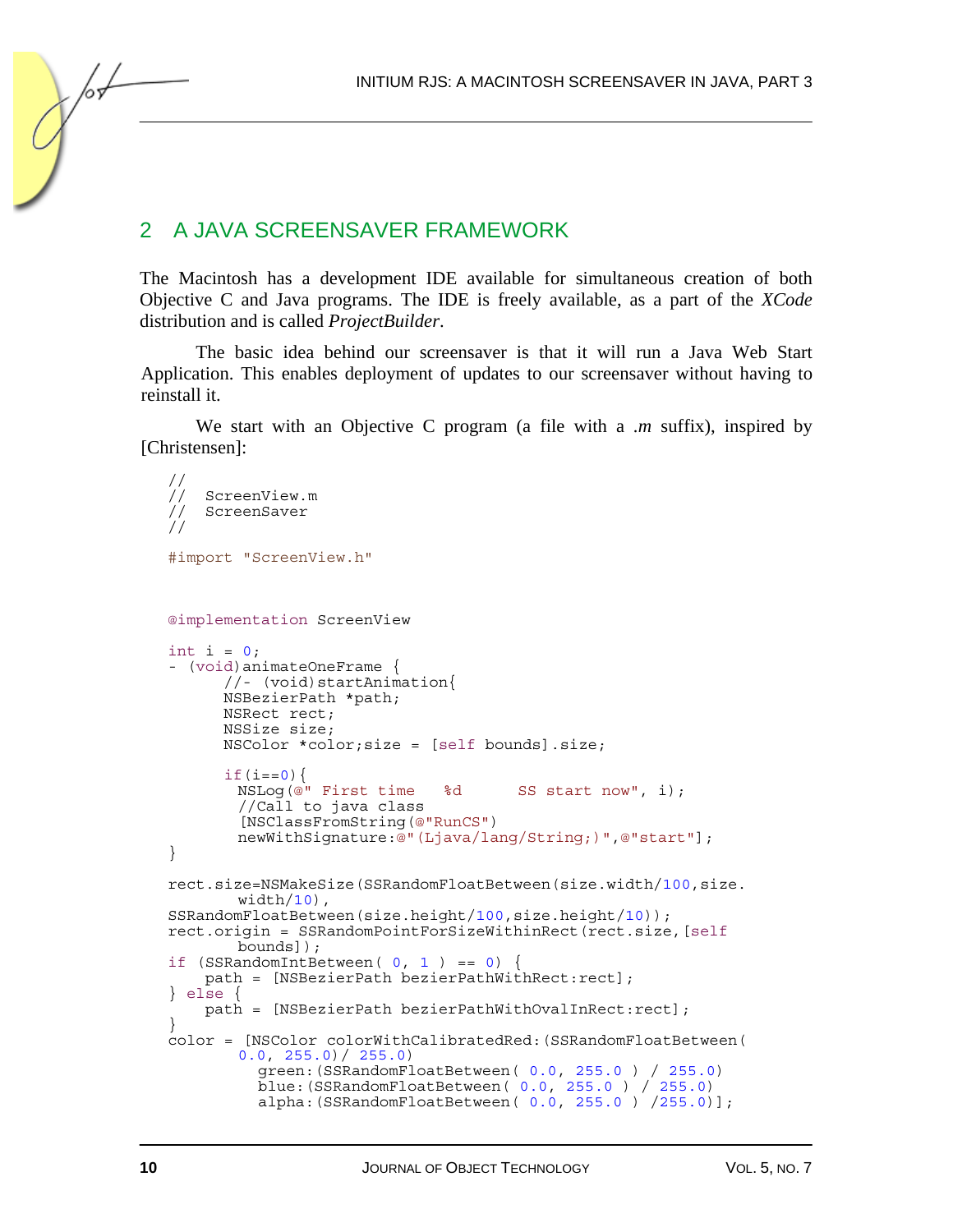```
[color set]; 
i++;[path fill]; 
} 
- (void)stopAnimation{
        //Call to java class to stop dhry.main.app 
      [NSClassFromString(@"RunCS") 
       newWithSignature:@"(Ljava/lang/String;)",@"stop"]; 
       NSLog(@"SS stop now %d ", i); 
} 
@end 
      If the screensaver is started for the first time, the 
counter (i=0) is zero. Events are logged to the console using 
NSLog. The stopAnimation method is invoked when the screensaver 
terminates. The RunCS code follows: 
// 
// RunCS.java<br>// ScreenSave
    ScreenSaver
// 
import com.apple.cocoa.foundation.*; 
import com.apple.cocoa.application.*; 
import java.io.IOException; 
import java.util.Properties; 
import java.io.File; 
import java.io.FileOutputStream; 
public class RunCS \{ private static String tmpDir =
        System.getProperty("java.io.tmpdir"); 
     private static String fileSep = 
        System.getProperty("file.separator"); 
     public final static File killFile = new File(tmpDir + 
                                 fileSep + 
                                 "killcs"); 
    private static void startCs() {<br>if (killFile.exists())
              killFile.delete(); 
          final String wsMacLocation = fileSep + 
            "Applications" + 
            fileSep + 
            "Utilities" + 
            fileSep + 
           fileSep +
            "Java Web Start.app" + fileSep + 
            "Contents" + 
            fileSep + 
           fileSep +
         "Java Web Start";<br>String url = "http://show.docjava.com:8086/" +
           "book/cgij/code/jnlp/net.rmi.rjs.pk.main.CsMain.jnlp";
          System.out.println("webstart is here:"+ wsMacLocation);
```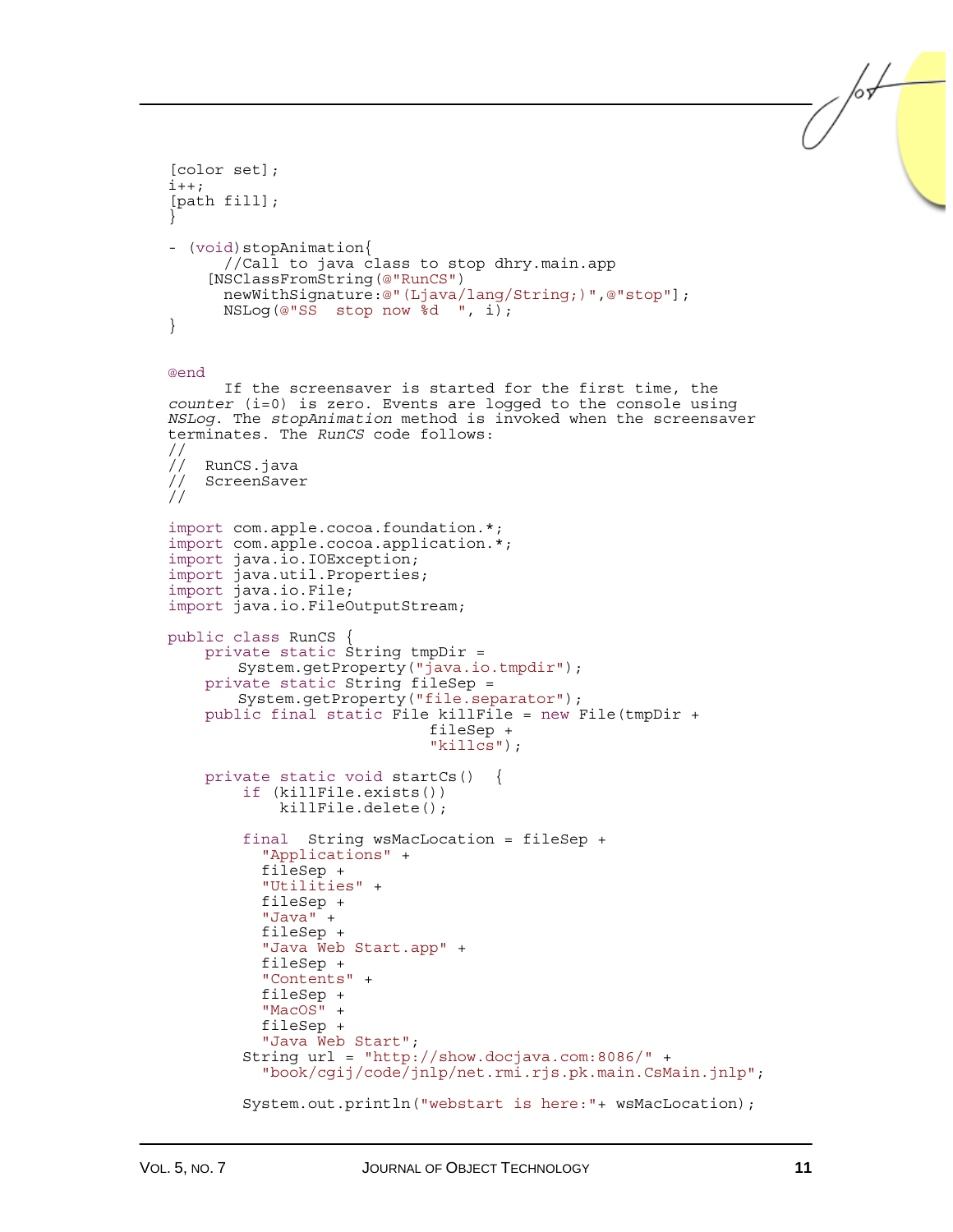```
String args[] = { wsMacLocation, 
              url 
         }; 
        Runtime rt = Runtime.getRuntime();
         try { 
              rt.exec(args, null, null); 
         } catch (IOException e) { 
 } 
         System.out.println("finished!"); 
     } 
     public void stopCs(){ 
       killFile.mkdir(); 
       System.out.println("Stoping the CS"); 
 } 
     public RunCS (String cmd) { 
      if (cmd.equals("start")){ 
           System.out.println("start"); 
           startCs(); 
       } else stopCs(); 
     }
```
The screensaver runs a computation server using the *RunCS* class*.* The*RunCS* constructor is created with a *String* argument*.* If the argument is equal to "start", then the *startCs* method is invoked. The method checks to see if the semaphore file, *killcs* exists, and deletes it, if it does. A thread checks the file, and if it exists, the computation server is terminated. The semaphore file is stored in a temporary directory. If the argument to the constructor is "stop" then the *stopCs* method is invoked. The *stopCs* method creates the *killcs* file to trigger termination. The screensaver (written in Objective C) invokes the Java program using an objective C to Java bridge [Lyon and Huntley] [Monitzer].

#### **2.1. Installing The Screensaver**

}

We have created a web start method for automatically deploying and installing the screensaver to a Mac. The URL is available at [http://show.docjava.com:8086/book/cgij/](http://show.docjava.com:8086/book/cgij/%0Bcode/jnlp/net.rmi.rjs.MacScreenSaverUtils.jnlp) [code/jnlp/net.rmi.rjs.MacScreenSaverUtils.jnlp](http://show.docjava.com:8086/book/cgij/%0Bcode/jnlp/net.rmi.rjs.MacScreenSaverUtils.jnlp) and provides for an installation using a technique we call *beaming over* the files. The basic idea is that the screensaver files are transferred from the web server to the local disk. There they are uncompressed and placed into the proper location for user screensavers (~/Library/Screensavers/). The code for this type of beam over operation follows:

```
public class MacScreenSaverUtils { 
     private static String screenSaverDirectoryName = 
             SystemUtils.getUserHome() + 
              "/Library/Screensavers/" ; 
     private static File outputJarFile = new File( 
             screenSaverDirectoryName+ 
             "screenSaver.jar"); 
     //download the screensaver in:
```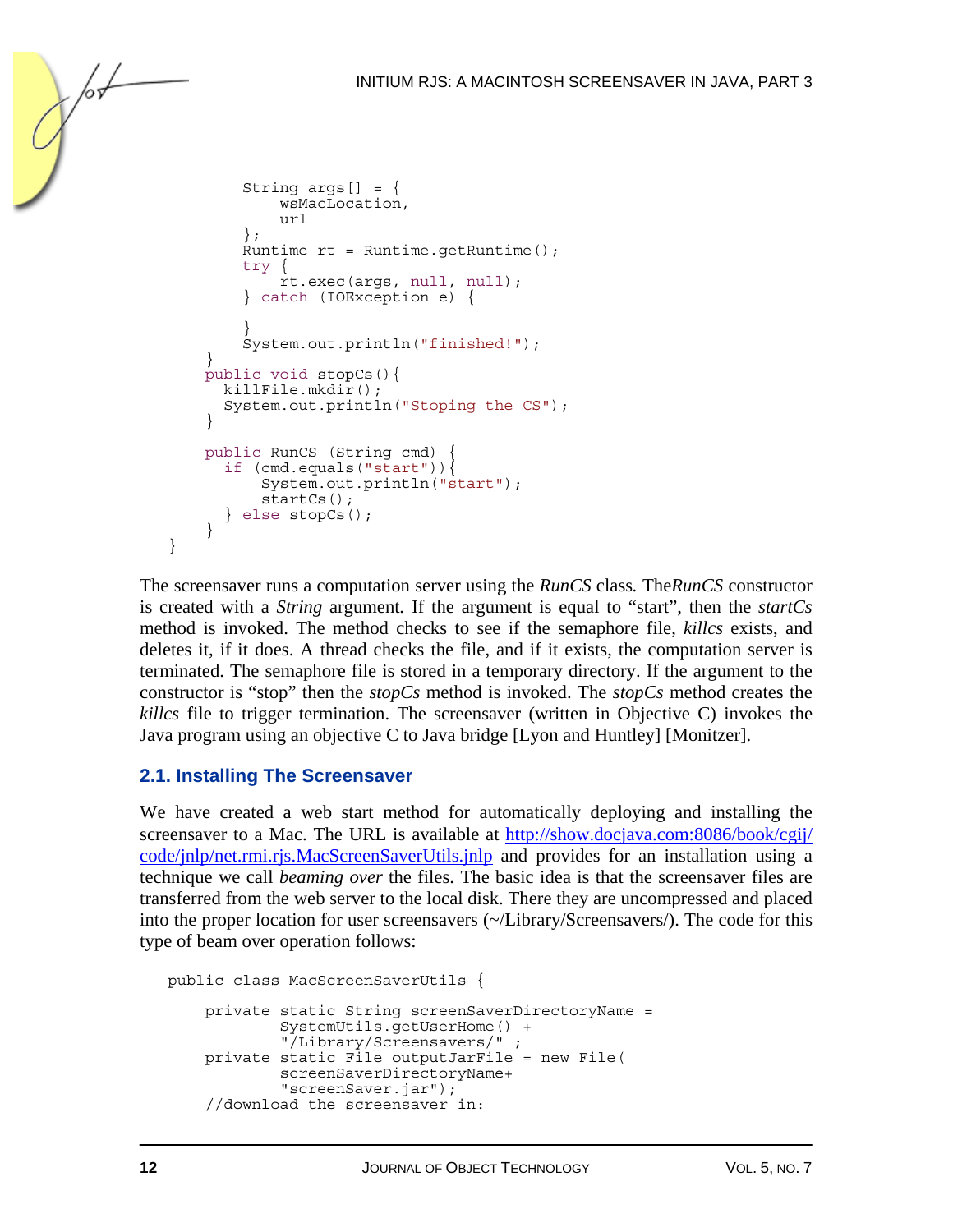```
 // 
       http://show.docjava.com:8086/book/cgij/code/jnlp/libs/mac
       /screenSaver.jar 
    public static void downloadScreenSaverJar() 
             throws IOException { 
        URL screenSaverUrl = qetResourceUrl();
         UrlUtils.getUrl(screenSaverUrl,outputJarFile); 
 } 
    public static void testStartRunCheckThread(){ 
         new CheckForDeathJobProperties(); 
         guiKillCS(); 
     } 
    private static void guiKillCS() { 
         while(In.getBoolean(("keep cs running?"))){ 
             try { 
                 Thread.sleep(5000); 
             } catch (InterruptedException e) { 
                In.message(e);
 } 
 } 
         putPrefPropToDie(); 
     } 
    private static void putPrefPropToDie() { 
         Preferences p = Preferences.systemRoot(); 
         p.put(csKillKey, "true"); 
     } 
    private static final String csKillKey = "timeToKillCS"; 
    public static void startRunCheckThread(){ 
         final Preferences p = Preferences.systemRoot(); 
         p.put(csKillKey, "false"); 
        new RunJob(1) public void run(){ 
                 final Preferences p = Preferences.systemRoot(); 
                 String value = p.get(csKillKey, "false"); 
                 if (value == null) return; 
                 if (value.equals("false")) return; 
                killCS();//kill the CS
 } 
         }; 
 } 
    private static class RunCheckThread extends Thread { 
         public void run() { 
             try { 
                 Thread.sleep(1000); 
              } catch (InterruptedException e) { 
 } 
             final Preferences p = Preferences.systemRoot(); 
             String value = p.get(csKillKey, "false"); 
             if (value == null) return; 
             if (value.equals("false")) return; 
            killCS();//kill the CS
         } 
     }
```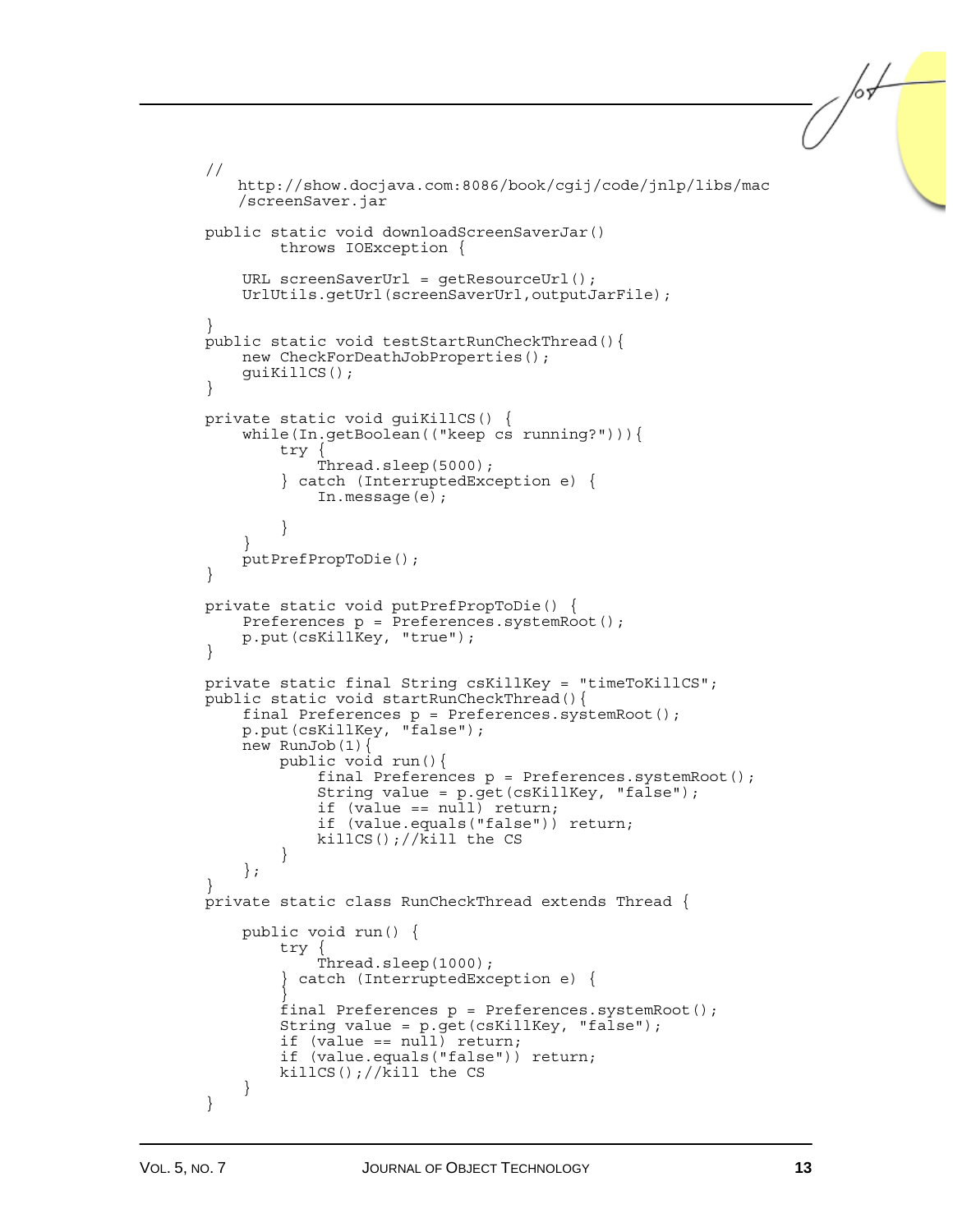```
 private static void killCS() { 
         System.out.println("cs is dead"); 
         System.exit(0); 
 } 
    private static URL getResourceUrl() throws 
       MalformedURLException { 
         URL screenSaverUrl= new 
       URL("http://show.docjava.com:8086" + 
       "/book/cgij/code/jnlp/libs/mac/screenSaver.jar"); 
         return screenSaverUrl; 
     } 
    public static void uncompressScreenSaverJar(){ 
         Unzipper.uncompressJarFile(outputJarFile); 
    outputJarFile.deleteOnExit();<br>}
 } 
    public static void main(String[] args) { 
           //SystemUtils.printProps(); 
         installScreenSaver(); 
         In.message("The Computation Screensaver Now Exits..."); 
         System.exit(0); 
         //testStartRunCheckThread(); 
 } 
    private static boolean dateIsGood() { 
         try { 
            File dataDir = new File(screenSaverDirectoryName);
             long dataDirTime = 
       dataDir.getCanonicalFile().lastModified(); 
            URL resourceUrl = getResourceUrl();
             final URLConnection urlConnection = 
       resourceUrl.openConnection(); 
             long resourceUrlTime = 
       urlConnection.getLastModified(); 
             return dataDirTime > resourceUrlTime; 
         } catch (IOException e) { 
        In.message(e);
 } 
         return false; 
 } 
    public static void installScreenSaver() { 
         if (dateIsGood()) return; 
         if (!OsUtils.isMacOs()){ 
             In.message("This only works on macos! Program 
       exits!"); 
             return; 
 } 
         if (!In.getBoolean("install screensaver?")) return; 
         System.out.println("check for output 
       in:"+outputJarFile); 
         try { 
             downloadScreenSaverJar(); 
             uncompressScreenSaverJar(); 
         } catch (IOException e) { 
             In.message(e); 
         }
```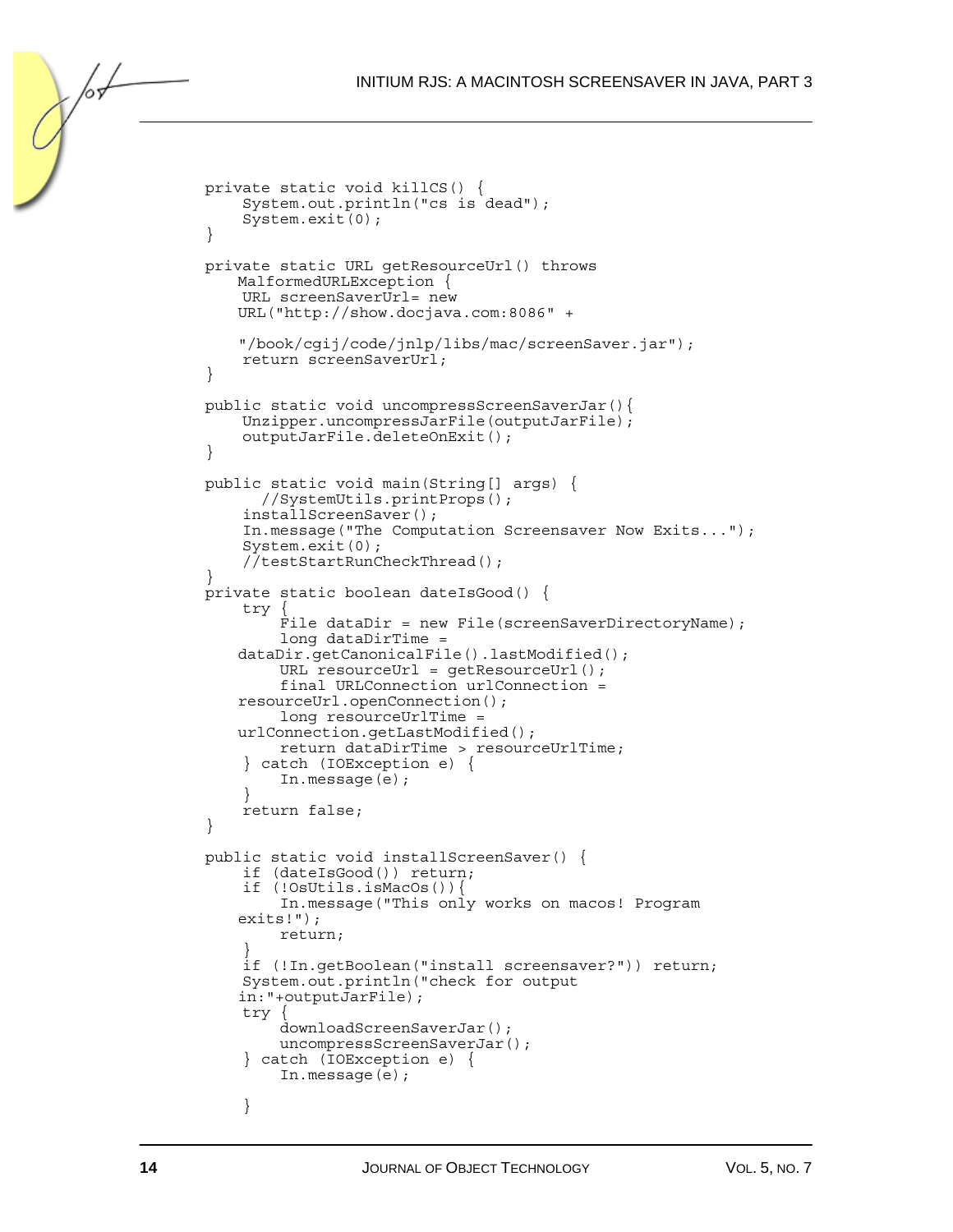```
 System.out.println("finished!"); 
         In.message("set screensaver to ScreenSaver and check hot 
        corners!"); 
     } 
}
```
The *dateIsGood* method checks the local screensaver installation to see if there were any updates. If the old screensaver is newer than the screensaver on the web server, no download occurs. Once the user sets up the screensaver, it can be tested with a preview command. During preview, the new screensaver starts the *Initium RJS Compute Server*.

#### **2.3 Deploying**

The *screensaver.jar* mentioned in Section 2.2 has the following files in it:

```
./ScreenSaver.saver 
./ScreenSaver.saver/Contents 
./ScreenSaver.saver/Contents/MacOS 
./ScreenSaver.saver/Contents/MacOS/ScreenSaver 
./ScreenSaver.saver/Contents/pbdevelopment.plist 
./ScreenSaver.saver/Contents/Info.plist 
./ScreenSaver.saver/Contents/Resources 
./ScreenSaver.saver/Contents/Resources/Java 
./ScreenSaver.saver/Contents/Resources/Java/ScreenSaver.jar 
./ScreenSaver.saver/Contents/Resources/RunSystemCmd.java 
./ScreenSaver.saver/Contents/Resources/English.lproj 
./ScreenSaver.saver/Contents/Resources/English.lproj/InfoPlist.s
       trings
```
The file is uncompressed and moved into the users' screensaver folder automatically. The key to this effort is the ability to beam over the resources from a given URL and uncompress them. Beaming a resource from a web server into a local file is a service performed by a helper method in the *UrlUtils* class:

```
/** 
      * Read a url and put it into a file. This is very good when 
       dealing 
      * with large files. 
\star * @param url input file (like data.jar) 
                 locally created output file.
      */ 
    public static void getUrl(URL url, File f) 
             throws IOException { 
        FileOutputStream fos = new FileOutputStream(f);
         BufferedInputStream bis = new 
                 BufferedInputStream(url.openStream()); 
        int numberOfBytesRead = 0;
         int buffSize = 65536; 
      byte b[] = new byte[bufferSize]; pd.setVisible(true); 
      while ((numberOfBytesRead = bis.read(b)) != -1) {
             fos.write(b, 0, numberOfBytesRead); 
       }
```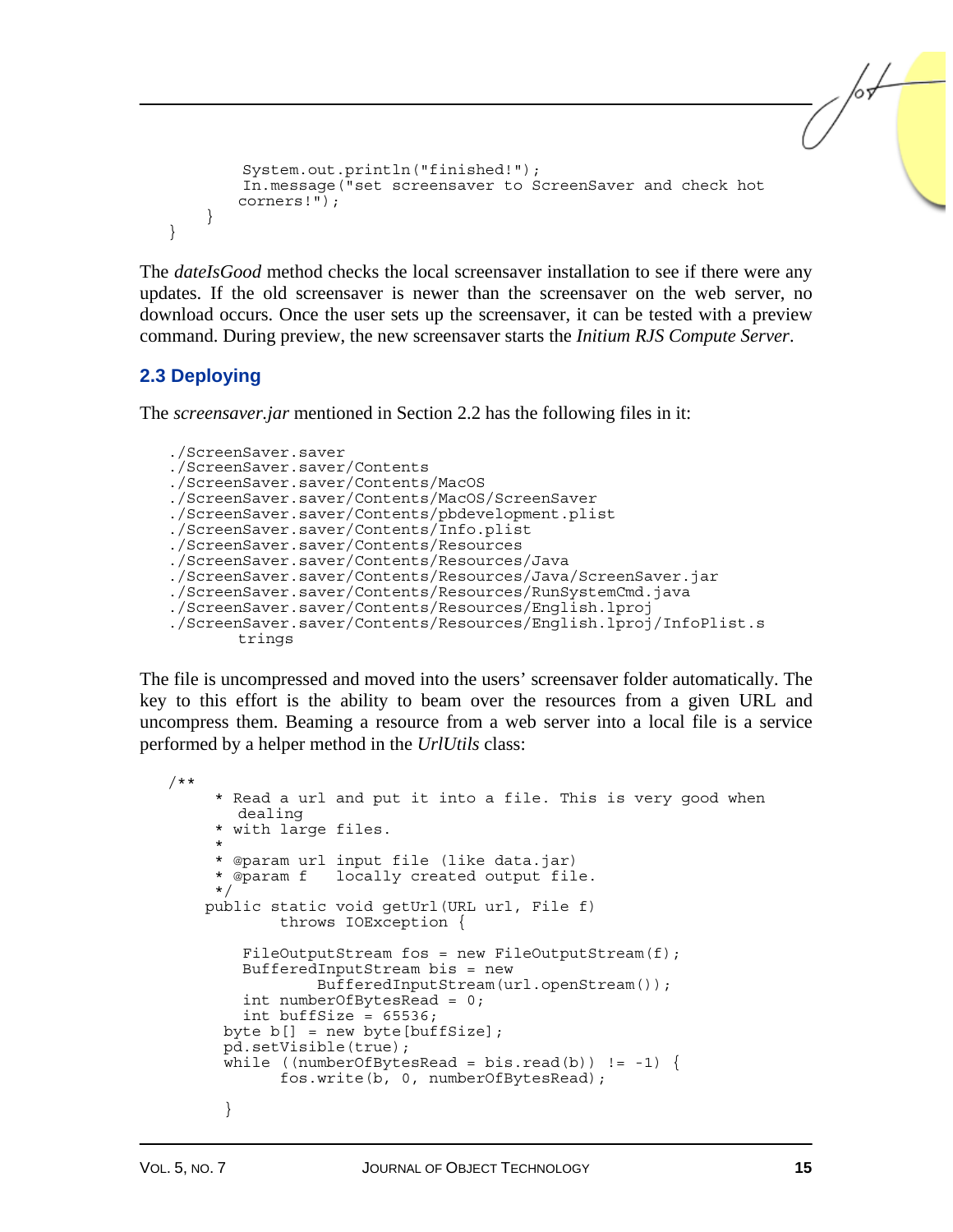```
 bis.close(); 
       fos.close(); 
       pd.setVisible(false); 
 }
```
To unpack the Jar file, we have a class called the *Unzipper*:

```
public static void uncompressJarFile(File inputJarFile){ 
       Unzipper uz = new Unzipper(inputJarFile);
        String s[] = uz.getNames(); 
 File dir = inputJarFile.getParentFile(); 
for (int i=0; i < s.length;i++){
File outputFile = new File(dir, s[i]);
       byte b[] = uz.getBlob(s[i]);File parentFile = outputFile.getParentFile();
        if (parentFile != null && ! parentFile.exists()) 
               parentFile.mkdirs();
        Futil.writeBytes(outputFile,b); 
       } 
}
```
### 3 SUMMARY

This paper illustrates the details of creating a Java-based screensaver for the Macintosh. The screensaver launches a Java Web Start application upon detection of a quiescent period. Web start applications upload to a web server asynchronously with respect to the screensaver. New web start applications will be automatically downloaded, and verified, by the web start launching framework.

The web start application launched by the screensaver framework is a compute server. The compute server volunteers the spare CPU cycles of the host to the grid. Part 4 addresses the question of how the compute server is able to contact the grid and obtain jobs from the grid framework.

We have also disclosed a beam-over technique that enables the transfer of a screensaver resource from a compressed file stored on the web server. The beam over includes a decompression phase, as well as, an installation phase that places the files into the users screensaver library. Activating the grid screensaver as the default, requires manual user intervention. The question of how to automate this process remains open. Jar verification should help thwart man-in-the-middle attacks on the Jar file during transfer. The question of how to do the verification against a trusted certificate remains open.

The question of how to make a screensaver more like the SaverBeans SDK is left for future work. The introduction of the Intel processor to the Apple line of products required us to recompile the native portion of the code and write new code for detecting the 386 architectures.

The *Initium RJS* system is available from the web page for the book *Java for Programmers* [Lyon].